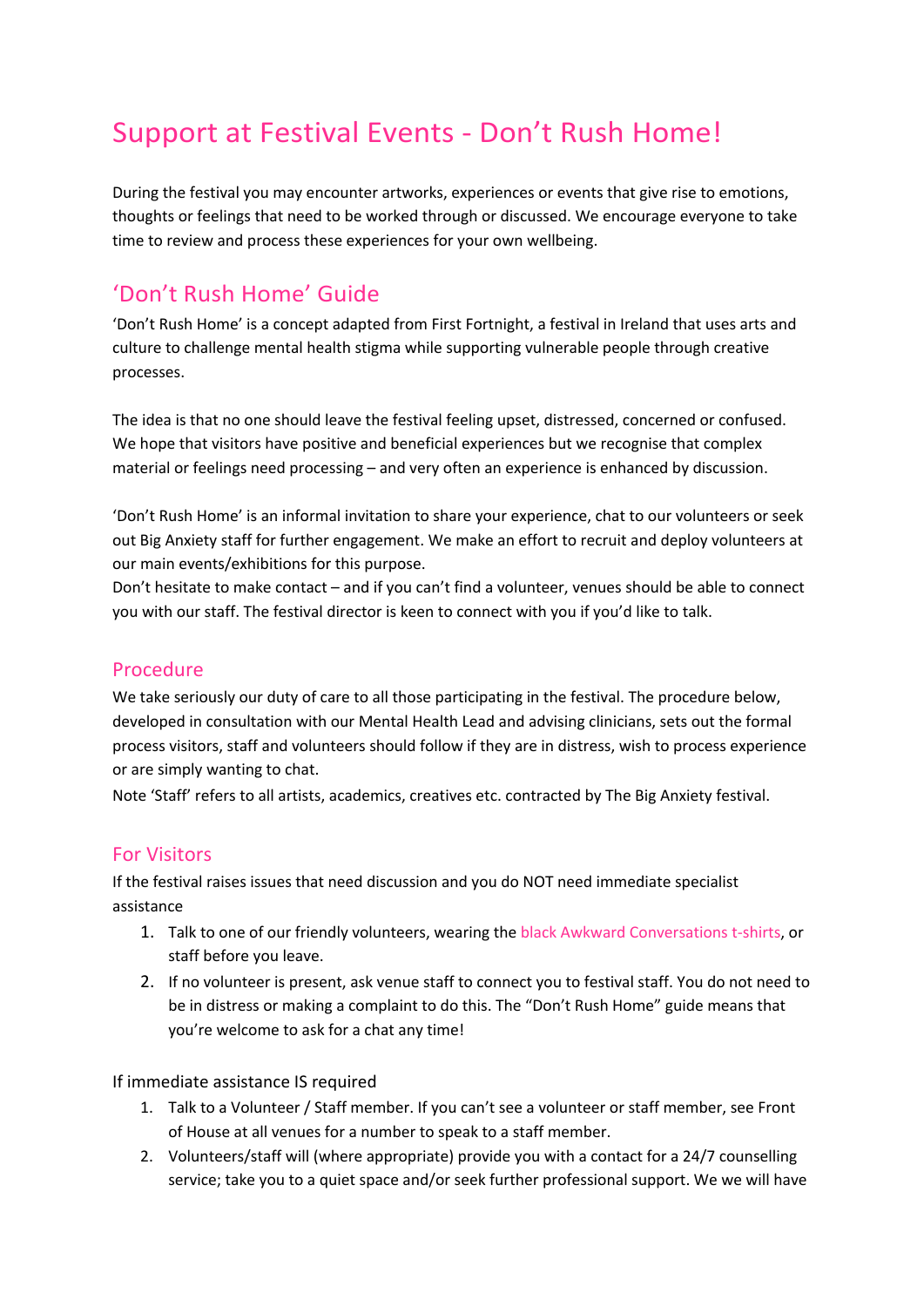professionals on site, such as counsellors, volunteering psychiatrists or members of our mental health clinical advisory group. Volunteers can direct you to these professionals or help you find other support.

3. If you are in crisis, a volunteer will direct you to a member of staff who will walk you to the nearest ED or take you to a General Practitioner nearby, or if necessary call 000. NOTE: Volunteers are provided with information about the nearest GP or ED facilities for each of our venues in their Volunteer Manual.

#### Feedback

1. Leave written feedback via the feedback form available at the venue front desk or from volunteers. NOTE: this form is for feedback requiring attention. It is not an event survey. Feedback is followed up by The Big Anxiety staff in all instances and if necessary, referred to our mental health clinical advisory group.

# For Volunteers

- 1. Contact the Volunteer Coordinator for the event to chat to them about your experience and debrief in a quiet area.
- 2. If you need further assistance, contact festival staff and/or the Festival Director, who can in turn liaise with our Mental Health Clinical Advisory Group. If necessary, the festival director (Professor Jill Bennett, UNSW) can be reached by mobile phone. Do not hesitate to make contact with them if a serious situation arises.

#### If immediate assistance is required

- 1. Call the Volunteer Coordinator.
- 2. If you are unable to reach the Volunteer Coordinator or Venue Manager, dial one of the 24/7 counselling numbers provided.
- 3. If you wish to speak to a staff member/the Director or senior supervisor, see the numbers provided at Front of House at all venues.

#### Feedback

1. Leave written feedback via our feedback form, which will be forwarded to the Festival Director for fast response.

# For Staff

- 1. Reach out to a fellow staff member or Volunteer to talk in a quiet space
- 2. If you need further assistance, contact the Festival Director, who can in turn liaise with our Mental Health Clinical Advisory Group if necessary.

#### If immediate assistance is required

- 1. Dial one of the 24/7 counselling numbers provided.
- 2. If you are in crisis or distress reach out to a fellow staff member who will take you to the nearest GP or ED, and /or call 000.